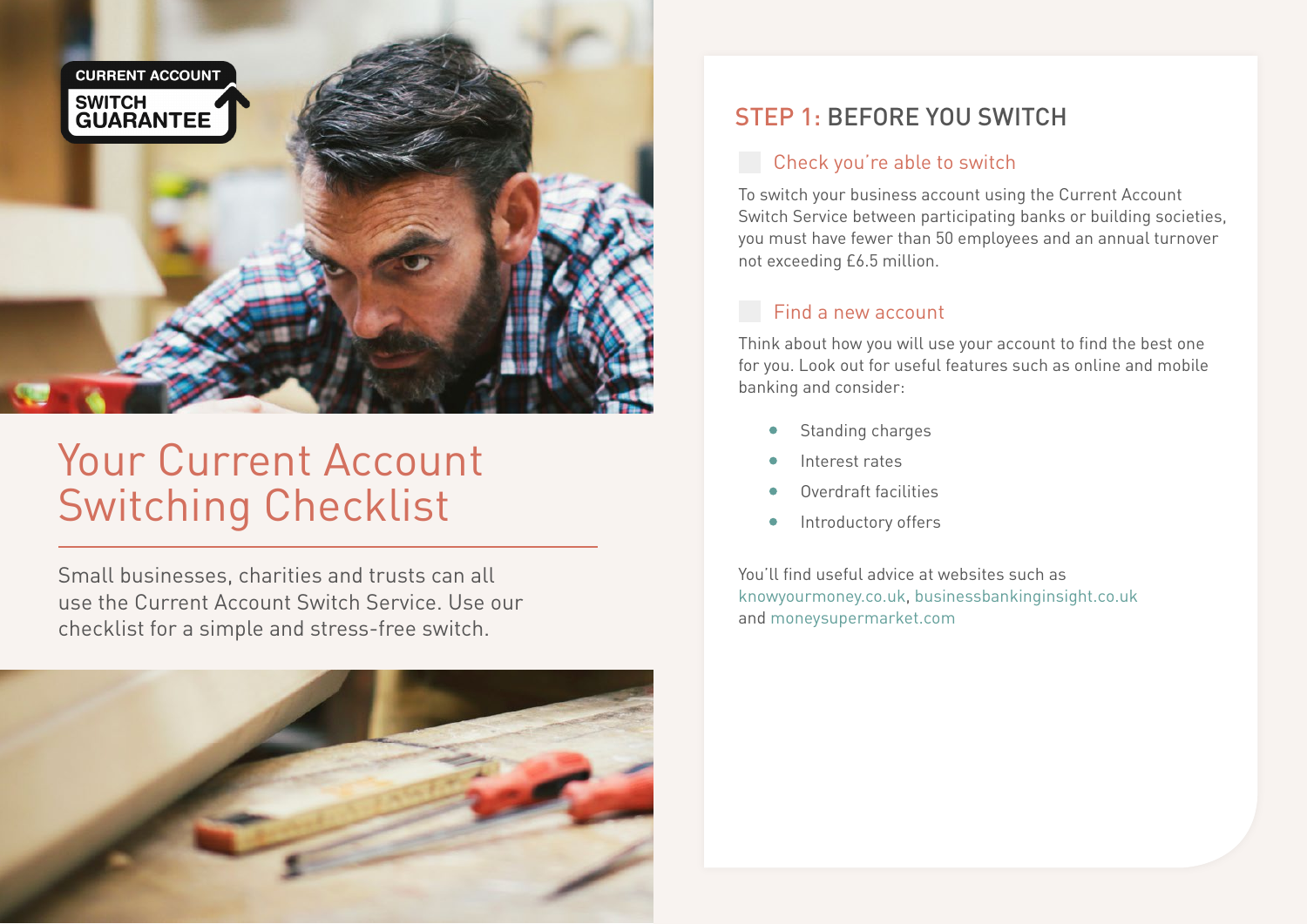## STEP 2: GETTING READY

#### **Review your existing payments**

Go through your payments – if there are any you no longer use or want, it makes sense to cancel them rather than switch them to your new bank account.

## Gather your documentation

Before you open your new account, your new bank or building society needs to carry out security checks, so you'll be asked to provide a variety of information and documentation, such as:

- The name of your business or charity
- Your trading address
- Funding requirements
- A Companies House registration number
- An HM Revenue & Customs certificate
- A recent utility bill or statement relating to the business

You may need to provide other documentation if you are a:

- Sole trader
- Limited company
- Club  $\bullet$
- Society
- Trust  $\bullet$
- Pension scheme

Your new bank or building society may also ask for personal information from you and any business partners or directors, along with a passport, driving licence or bank statement. To keep things stress-free, contact your new bank or building society first to find out what documentation they'll need.

For the first time, 18 UK business bank account providers have agreed to a basic set of information that they will need from customers to help them set up a UK business current account. This has been done in conjunction with UK Finance, the UK's leading trade association for the Financial Services Industry.

The full list of information you need to provide can be found [here.](https://business-account-opening-guide.ukfinance.org.uk/)

## Open your new account with your chosen bank

Contact your chosen bank or building society to open your new account. They will use the documents you have provided to make sure you're eligible for an account with them, and that you can switch using the Current Account Switch Service. You'll also need to agree any overdraft facilities you require with them before initiating the switch (subject to eligibility status).

#### Choose your switch date

To make things easier, you can choose a switch date to suit you. Just make sure you allow seven working days for the switch to take place and that your chosen date isn't a Saturday, Sunday or Bank Holiday.

You can continue to use your old account up until your agreed switch date. This includes any use of your cards, online banking, or mobile banking. However, you should not set up new payments such as Direct Debits and standing orders on